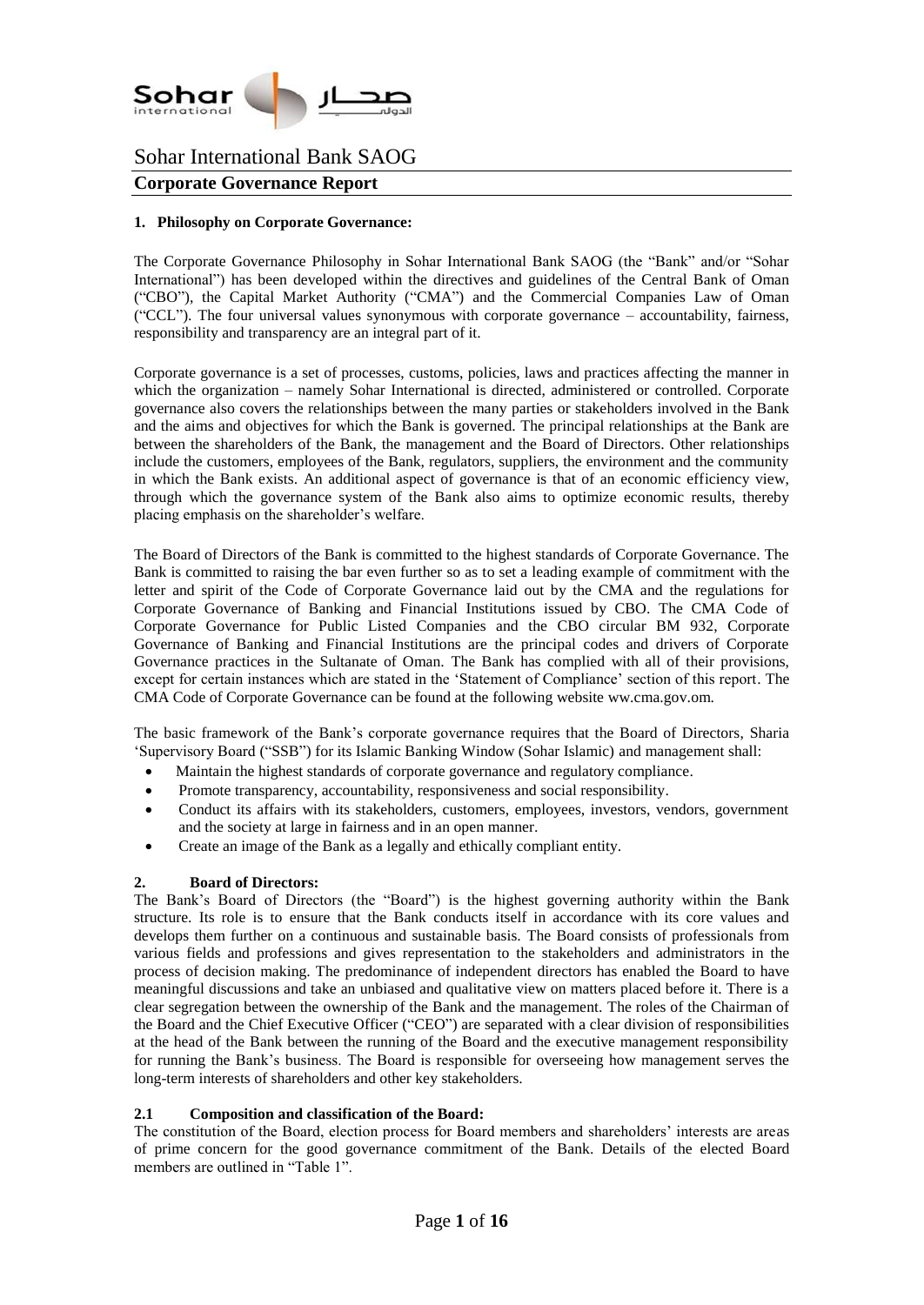

#### **Table 1: Composition and classification of the Board:**

| <b>Name of Director</b>            | <b>Category</b> | <b>Represents</b> |
|------------------------------------|-----------------|-------------------|
| Mr. Mohamed Bin Mahfoodh Al Ardhi, |                 |                   |
| Chairman                           | Non-Executive   | Independent       |
| Mr. Said Mohamed Al-Aufi           | Non-Executive   | Independent       |
| Deputy Chairman                    |                 |                   |
| Mr. Salim Mohammed Al Mashaikhy    | Non-Executive   | Independent       |
| Mr. Said Ahmed Safrar              | Non-Executive   | Independent       |
| Engr. Ahmed Hamed Al Subhi         | Non-Executive   | Non-Independent   |
| Mr. Tareq Al Mugheiry              | Non-Executive   | Independent       |
| Mr Bipin Dharamsey Nensey          | Non-Executive   | Independent       |

#### **2.2 Profile of Directors:**

#### **Mr. Mohamed Bin Mahfoodh Al Ardhi** - **Chairman**

Al Ardhi joined Sohar International as the chairman in December 2017. Mr. Al Ardhi is also the Executive Chairman of the global investment firm Investcorp.

A retired Air Vice Marshal by profession, Mr. Al Ardhi joined the Royal Air Force of Oman in 1978, and was subsequently appointed as Chief of the Omani Air Force. In 2000, he was awarded the "Order of Oman" by His Majesty Sultan Qaboos bin Said Al-Said.

Al Ardhi is the former Chairman of the National Bank of Oman where he served for three years as Deputy Chairman and three years as Chairman of the Board.

Al Ardhi holds a Bachelor of Science degree in Military Science from the Royal Air Force Staff College in Bracknell, UK and a Master's in Public Administration from John F. Kennedy School of Government, Harvard University USA. He also graduated from the prestigious US military institution the National Defense University in Washington D.C., USA. After studying military strategy.

Al Ardhi regularly speaks on international trade, the relationship between the Middle East and the West and the security of the Gulf. He is also the author of three books: "Arabs Down Under", "Pearls from Arabia" and "Arabs Unseen".

Current affiliations:

International Advisory Board of the Brookings Institution in Washington, D.C.

Trustee for the Eisenhower Fellowship in Philadelphia

Member of Community Chairmen Group, World Economic Forum

Member of Harvard Kennedy School Dean's Council

Member of The Arab Gulf States Institute in Washington

In addition to his position as the Chairman of the Board of Directors at Sohar International, he also holds the position of the Chairman of the Executive, Nomination and Remuneration committee (ENRC).

#### **Mr. Said Mohammed Al-Aufi – Deputy Chairman**

Mr. Al Aufi is Acting CEO at Mars Development and Investment "MDI", and he is responsible for managing a multi-asset class portfolio in the financial services, Fintech, technology and commodities sectors. Before joining MDI, Mr. Said worked in the Asset Allocation and Business Strategy team in the State General Reserve Fund (SGRF).

Mr. Said Al Aufi has a Double Degree in Commercial Law & Banking and Finance from Monash University in Australia, he is a Chartered Financial Analyst "CFA" and Chartered Alternative Investment Analyst "CAIA". He has also completed several executive management programs in the areas of executive leadership, Block chain, Cryptocurrency, Fintech, Artificial Intelligence, Internet of Things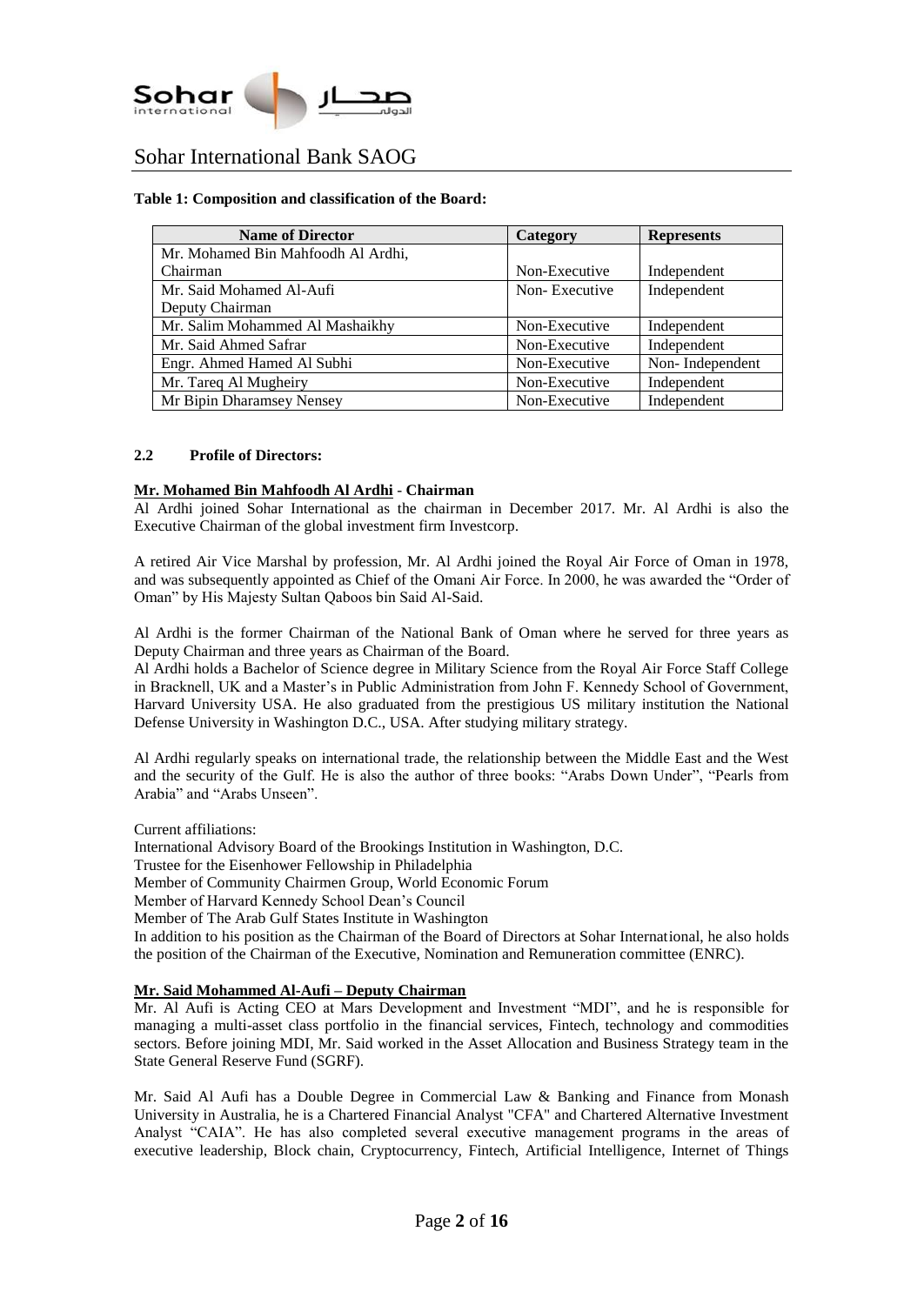

(IOT) and Venture Capital. Mr. Al Aufi is a member of the Board of Oman Telecommunication SAOC and the Board of Oman Broadband Company SAOC.

### **Mr. Salim Mohamed Masaud Al Mashaiky – Director**

Mr. Salim Mohamed Masaud Al Mashikhi Holds a Bachelor's Degree in Mathematics, he is currently employed in the Expenditure Department of the Royal Court Affairs. Mr. Salim Al Mashaikhy is the Deputy Chairman of Oman Fixed Income Fund (OMFI). Mr. Salim Al Mashaiky is a member of the Board Audit Committee, and the Board Risk Committee (BRC)

### **Mr. Said Ahmed Safrar – Director**

Mr. Said Safrar is the Chief Executive Officer in Oman Investment & Finance Company Co. SAOG. He holds a Master in Business Administration (MBA) from the University of Hull in the UK, Senior Executive Leadership Program from Harvard Business School in the USA, has more than 27 years of professional experience in Banking, Telecom, Investment and Services sectors. He was the Chief Customer Experience Officer with Omani Qatari Telecommunications Company SAOG "Ooredoo" before joining OIFC. He is a board member at Sohar International SAOG, Financial Corporation Co SAOG, Taageer Finance Company SAOG, Dhofar Generating Company SAOG, Wasel Exchange SAOC and Mazoon first Fund.

In addition to his role as a member of the Bank's Board of Directors, Mr. Said Safrar is also the Chairman of the Credit Approval Committee (CAC) and member of Executive, Nomination and Remuneration committee (ENRC).

#### **Engr. Ahmed Hamed Al Subhi – Director**

Eng. Ahmed Hamed Al Subhi holds an MBA from the University of Strathclyde, and Honors Degree in Electrical engineering. Eng. Ahmed Al Subhi is widely recognized in the power generation and desalination industry. He has been actively involved in developing and executing of Mega Independent Power and Desalination Project and other such projects in the region. Ahmed has been involved in many transformations and restructuring of companies utilizing his solid operational experience working with many multinational organizations. Currently, he is the Chairman Oman Holding Company for Environment Services S.A.O.C. (Be'ah) and member of Board of Directors of few listed Companies in Muscat Securities Market. In addition to his role as a member of the Bank's Board of Directors, Eng. Ahmed Al Subhi is also the Chairman of the Board Risk Committee (BRC) and member of the Board Audit Committee.

#### **Mr. Tareq Al Mugheiry – Director**

Mr. Tareq Al Mugheiry is the Chief Investment Officer of Oman Investment Corporation SAOC (OIC). Prior to joining OIC, Tareq worked with a number of international companies including: Philips Electronics in corporate strategy and mergers & acquisitions; J.P. Morgan in investment banking covering the European technology sector; and Oman LNG's project finance team. He holds a Bachelor of Law (LLB) and Bachelor of Commerce (B. Com) from the University of Western Australia. Tareq serves on the boards of Innovation Development Oman, Takaful Oman Insurance, Sembcorp Salalah O&M Company and TMK GIPI.

Mr. Tareq Al Mugheiry is a member of the Credit Approval Committee (CAC), and the Executive, Nomination and Remuneration committee (ENRC).

#### **Mr. Bipin Dharamsey Nensey - Director**

Mr. Bipin Dharamsey Nensey holds a Bachelor's Degree in Accounting and Finance. He is the Director of Dharamsey Nensey Company since 1977. He is currently Independent Non-Executive Director of Al Suwadi Power Company SAOG as well as Muscat Insurance Company SAOG since 14th July 2007. He served as the Vice Chairman of one of the local Banks for over 15 years. In Sohar International, he is a member of the Credit Approval Committee.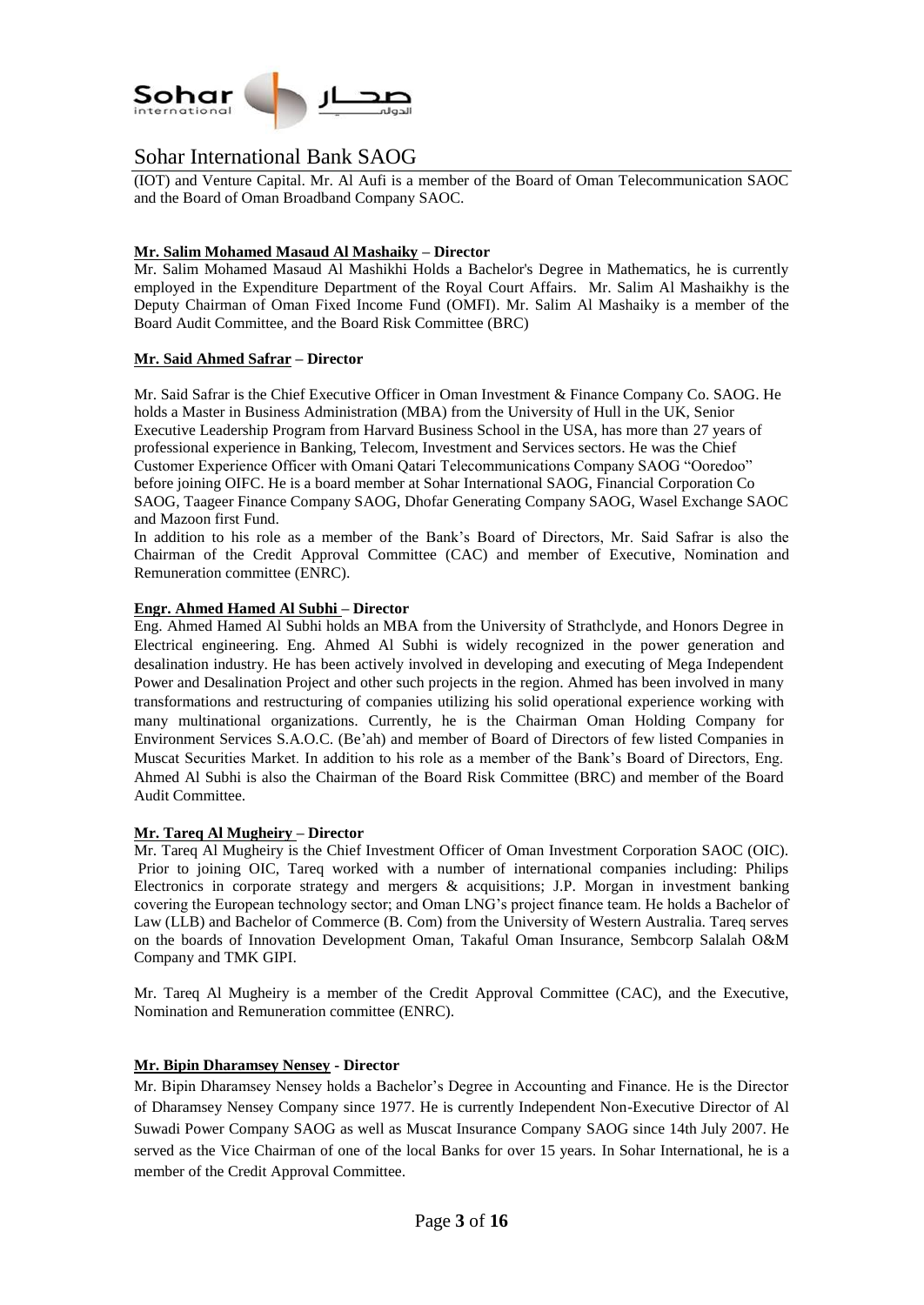

### **2.3 Board of Directors – Executive Powers:**

Sohar International's Board of Directors:

- Is vested with the powers of general superintendence, direction and management of the affairs and business of the Bank.
- Has the ultimate responsibility for the overall compliance and management of the Bank.
- Guides the Bank to achieve its objectives in a prudent and efficient manner.
- Is primarily responsible for ensuring that all financial transactions are legal and that all disclosures are made as per regulations.
- Lays down a comprehensive code of conduct for all Board Members and Senior Management of the Bank, to be followed under all circumstances.
- Approves the delegation of power to the executive management as well as nominee members of the sub-committees and specify their roles, responsibilities and power.
- Authorizes the management to implement the strategy for the Bank that is designed to deliver increasing value to the shareholders.
- Develops strategies for managing risks associated with the business and for meeting challenges posed by competitors.
- Develops vision to anticipate crisis and to act proactively when necessary.
- Ensures that information flows upward and that authority flow downward and thus the Bank is under their control, direction and superintendence.

### **During the year under review, the Board has:**

- Reviewed and approved the Bank's financial objective, plans and actions.
- Reviewed the Bank's performance.
- Evaluated whether the business is properly managed according to the Bank's objectives.
- Ensured compliance with laws and regulations through proper internal systems of controls.
- Reviewed the efficiency and adequacy of the internal control systems and confirmed its compliance with internal rules and regulations.

The Board of Directors has approved the Standards of Professional Conduct or the Code of Conduct, which covers the standards of conduct expected from the directors and the Senior Management of the Bank. The purpose of this code is to articulate highest standards of honesty, integrity, ethical and law abiding behavior.

The Board has approved the three quarterly reports and the annual financial statements and report to the shareholders on the annual report about the ongoing concern status of the Bank with supporting assumptions and qualifications as necessary.

The Board has taken steps to comply with rules, regulations and international best practice, reviewed compliance reports prepared by the Bank's management of all applicable provisions of the law.

Sohar International's Board of Directors has exercised all such powers and performed all such acts as the Board is authorized to exercise and do.

The Bank prepares a Management Discussion and Analysis report which is included as a separate section in the Annual Report.

### **2.4 Meetings and Remuneration of the Board:**

The Board of Directors meets regularly, monitors the executive management, and exercises necessary control over the Bank's functioning. The Board conducts its business in formal meetings. In Board meetings, the "majority" is computed as the absolute majority of the directors present in person or proxy, whether or not they participate in the voting process.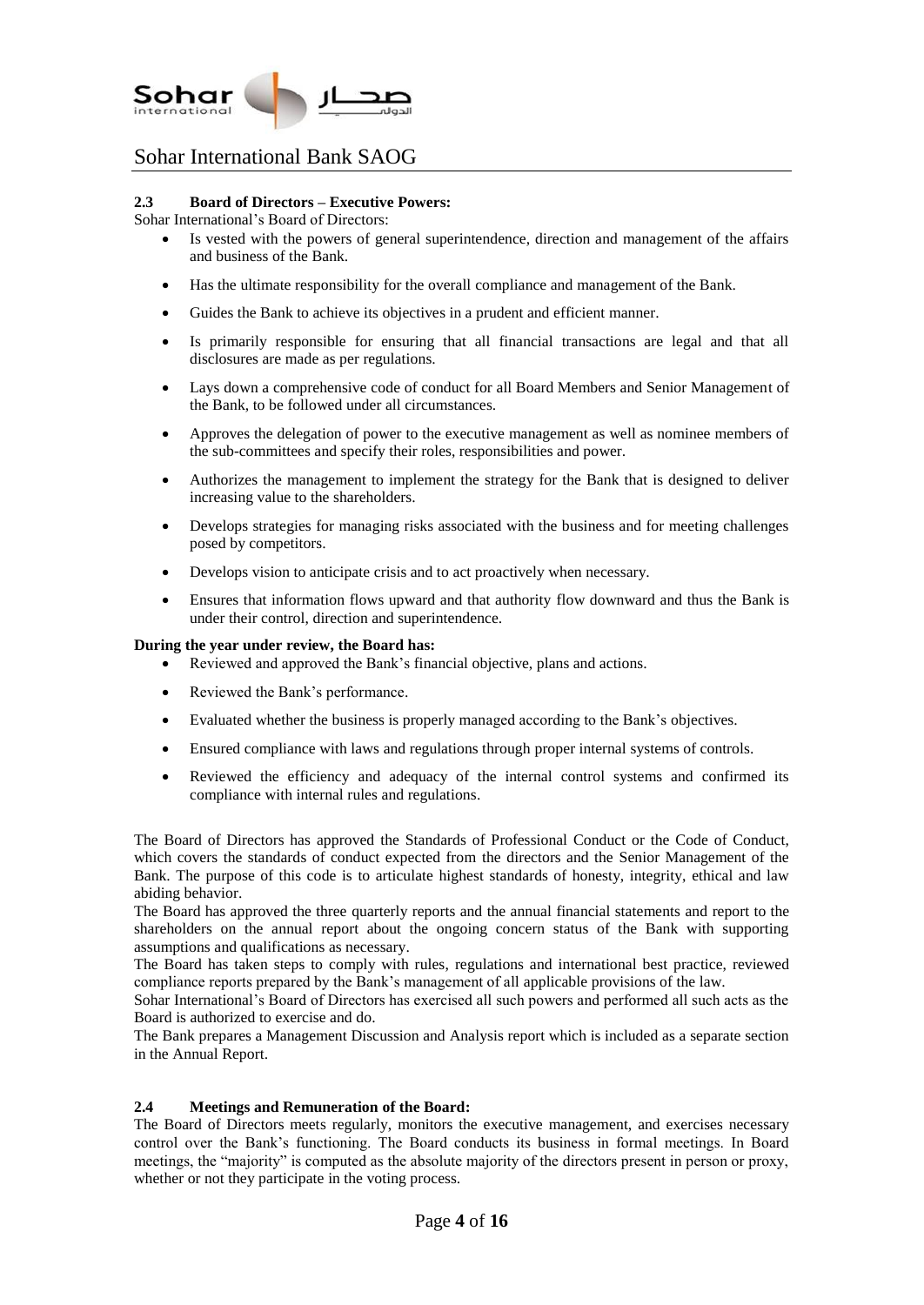

The total number of meetings of the full Board during the year 2021 was 8. The maximum interval between any two meetings was in compliance with rule  $(10)$  of the  $2<sup>nd</sup>$  principle of the CMA's Code of Corporate Governance, which requires meetings to be held within a maximum time gap of four months. The dates of the meetings of the Board of Directors, and its sub-committees during year 2021 were as follows:

| Board of Directors Meetings held in 2021 and dates on which they were held |                          |        |               |          |            |               |          |        |
|----------------------------------------------------------------------------|--------------------------|--------|---------------|----------|------------|---------------|----------|--------|
| <b>Name of Director</b>                                                    | 28 Jan                   | 21 Mar | <b>28 Mar</b> | 29 April | $29$ Jul   | <b>28 Oct</b> | $23$ Nov | 29 Dec |
| Mr. Mohammed<br>Al Ardhi                                                   |                          |        |               |          |            |               |          |        |
| Mr. Said Al-Aufi                                                           | $\sqrt{ }$               | N      |               |          | $\sqrt{ }$ | V             | N        |        |
| Mr. Salim<br>Al Mashaikhi                                                  | N                        | N      |               |          | $\sqrt{ }$ |               |          |        |
| Mr. Said Ahmed<br>Safrar                                                   |                          | N      |               |          | N          |               | ٦Ι       |        |
| Eng. Ahmed<br>Al Subhi                                                     | $\overline{\mathcal{N}}$ | اد     |               |          | $\sqrt{ }$ | V             | V        |        |
| Mr. Tareq<br>Al Mugheiry                                                   | N                        | V      |               |          | N          | V             | V        |        |
| Mr. Bipin<br><b>Dharamsey Nensey</b>                                       |                          |        |               |          |            |               |          |        |

Sitting fee remuneration is paid to the Directors for attending the Board or its sub-committee meetings. The fee is within the limits stipulated by the Commercial Companies Law and the directives of the Capital Markets Authority.

An amount of RO 150,000 was paid in 2021 as board remuneration for the year ended 31<sup>st</sup>, December 2020. The remuneration paid was within the limit prescribed under applicable laws and regulations.

Table 2: Sitting fees paid to Directors during 2021 is given below:

| Sl. No         | <b>Name</b>                     | <b>Sitting fees paid</b><br>during 2021 |
|----------------|---------------------------------|-----------------------------------------|
| 1              | Mr. Mohamed Mahfoodh Al Ardhi   | 5,100 OMR                               |
| $\mathcal{L}$  | Mr. Said Mohamed Al-Aufi        | 9,200 OMR                               |
| 3              | Mr. Salim Mohammed Al Mashaikhi | 6,800 OMR                               |
| $\overline{4}$ | Mr. Said Ahmed Safrar           | 7,600 OMR                               |
| 5              | Eng. Ahmed Hamed Al Subhi       | 6,800 OMR                               |
| 6              | Mr. Tareq Mohamed Al Mugheiry   | 7,600 OMR                               |
| 7              | Mr. Bipin Dharamsey Nensey      | 5,200 OMR                               |
|                | <b>Total</b>                    | 48,300 OMR                              |

#### **2.5 Committees of the Board**

The Board of Directors has created various subcommittees for specific purposes with clearly defined terms of reference and responsibilities. The committees' mandate is to ensure focused and specialized attention to specific issues related to the Bank's governance. The various sub-committees of the Board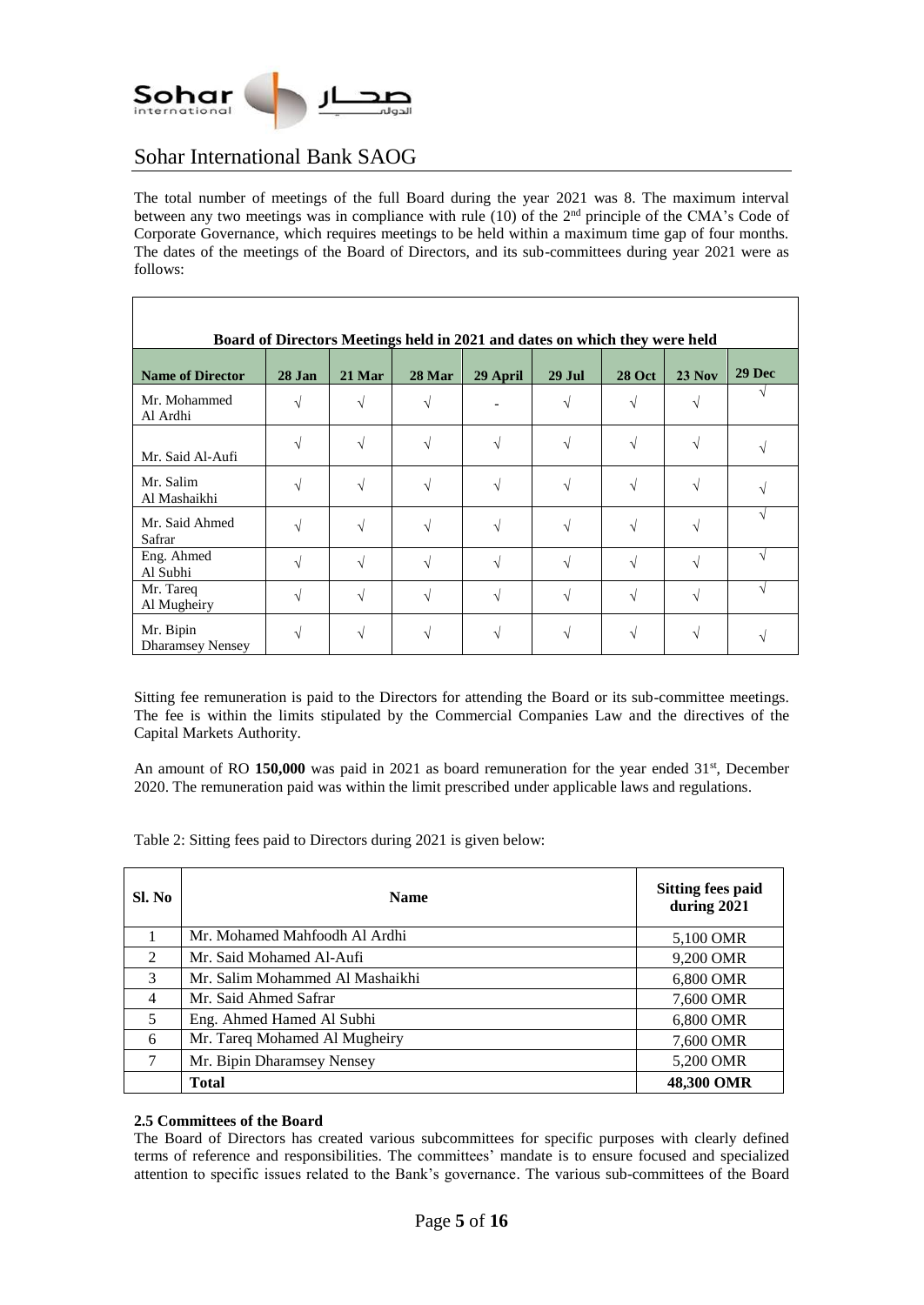

together with the Internal Audit and Compliance department form an important tool in the process of corporate governance. The subcommittees and their primary responsibilities were as follows:

**The Corporate Governance Structure of Sohar International Bank SAOG is depicted below:**



| Table 3: Board Sub-Committees meetings held in 2021 / Number of meetings attended |                                                                                 |                                          |                                                               |                                                          |                                                       |  |  |
|-----------------------------------------------------------------------------------|---------------------------------------------------------------------------------|------------------------------------------|---------------------------------------------------------------|----------------------------------------------------------|-------------------------------------------------------|--|--|
| <b>Name of Director</b>                                                           | Executive,<br>Nomination &<br><b>Remuneration</b><br><b>Committee</b><br>(ENRC) | <b>Audit</b><br><b>Committee</b><br>(AC) | <b>Credit</b><br><b>Approval</b><br><b>Committee</b><br>(CAC) | <b>Board</b><br><b>Risk</b><br><b>Committee</b><br>(BRC) | <b>Attendance</b><br>of AGM -<br><b>March</b><br>2021 |  |  |
| Mr. Mohamed Al Ardhi                                                              | 4                                                                               |                                          |                                                               |                                                          | Present                                               |  |  |
| Mr. Said Al-Aufi                                                                  | 6                                                                               | 4                                        |                                                               | 3                                                        | Present                                               |  |  |
| Mr. Salim Mohammed Al<br>Mashaiki                                                 |                                                                                 | 4                                        |                                                               | 3                                                        | Present                                               |  |  |
| Mr. Said Ahmed Safrar                                                             | 6                                                                               |                                          | 3                                                             |                                                          | Present                                               |  |  |
| Mr. Ahmed Al Subhi                                                                |                                                                                 | 4                                        |                                                               | 3                                                        | Present                                               |  |  |
| Mr. Tareq Al Mugheiry                                                             | 6                                                                               |                                          | 3                                                             |                                                          | Present                                               |  |  |
| Mr. Bipin Dharamsey Nensey                                                        |                                                                                 |                                          | 3                                                             |                                                          | Present                                               |  |  |

### **2.5a Executive Nomination & Remuneration Committee:**

The Board Executive, Nomination and Remuneration Committee ("ENRC") is a sub-committee of the Board of directors and, as such, assists the Directors to discharge the Board's responsibilities of oversight and governance in relation to : (1) General Performance aspects of the Bank such as strategy setting and implementation, banking business, annual budget recommendations, information technology and generally to assist the board in reviewing business proposals and other related issues that require a detailed study and analysis. (2) HR, Nomination and Remuneration issues such as to provide direction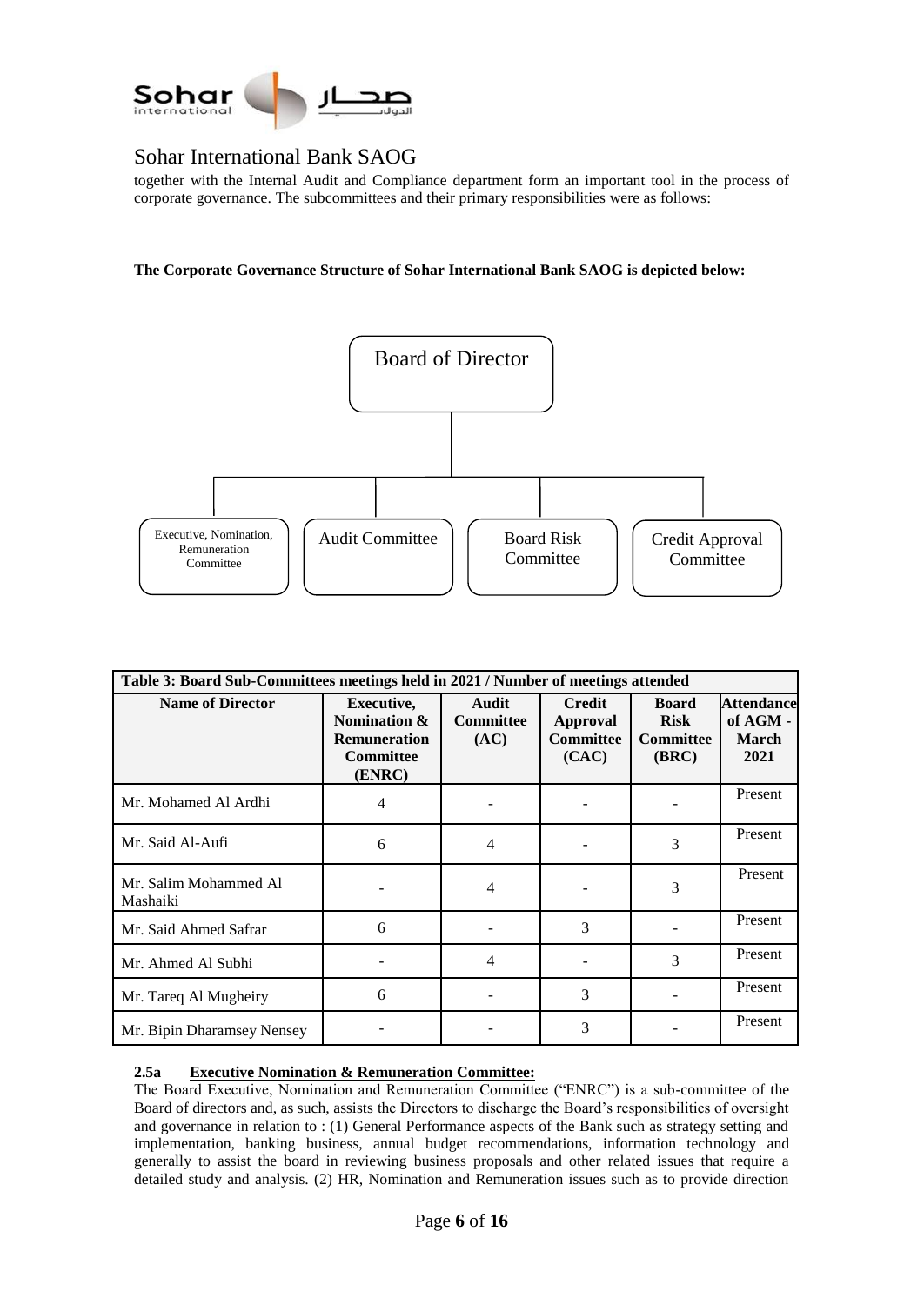

and guidance to have the right CEO and Senior Management team and provide support and direction to the Bank and its stakeholders and ensure their interests are protected, etc.

| <b>ENRC Meetings held in 2021 and dates on which they were held</b> |          |          |         |            |       |        |
|---------------------------------------------------------------------|----------|----------|---------|------------|-------|--------|
| <b>Name of Director</b>                                             | $28$ Jan | 29 April | 29 July | 28 October | 2 Dec | 29 Dec |
| Mr. Mohamed<br>AlArdhi (Chairman)                                   |          |          |         |            |       |        |
| Mr. Said Al-Aufi                                                    |          |          |         |            |       |        |
| Mr. Said Ahmed<br>Safrar                                            |          |          |         |            |       |        |
| Mr. Tareq<br>Al Mugheiry                                            |          |          |         |            |       |        |

# **2.5b Audit Committee:**

The main functions of Audit Committee are to assess and review the financial reporting system of the Bank to ensure that the financial statements are correct, sufficient and credible. The Committee reviews with the Management the quarterly / annual financial statements before their submission to the Board for adoption. The Committee also reviews the adequacy of regulatory compliance, regulatory reporting, internal control systems and structure of Internal Audit and Compliance Departments. The Committee also holds discussions with the internal auditors / external auditors on significant findings on the control environment.

The role of Chief Internal Auditor is to provide reasonable assurance that the management control framework used within the Bank is operating effectively. The role of Chief Compliance Officer is to ensure that the Bank complies with all the Laws, rules and regulations as applicable under the regulatory framework in Sultanate of Oman and international best practice. Both chiefs report directly to the Audit committee of the Board.

| AC Meetings held in 2021 and dates on which they were held |            |          |                          |            |  |  |
|------------------------------------------------------------|------------|----------|--------------------------|------------|--|--|
| <b>Name of Director</b>                                    | 27 January | 28 April | 28 July                  | 27 October |  |  |
| Mr. Said Al Aufi<br>(Chairman)                             |            |          |                          |            |  |  |
| Mr. Ahmed Al<br>Subhi                                      |            |          |                          |            |  |  |
| Mr. Salim Al<br>Mashaikhi                                  |            |          | $\overline{\phantom{a}}$ |            |  |  |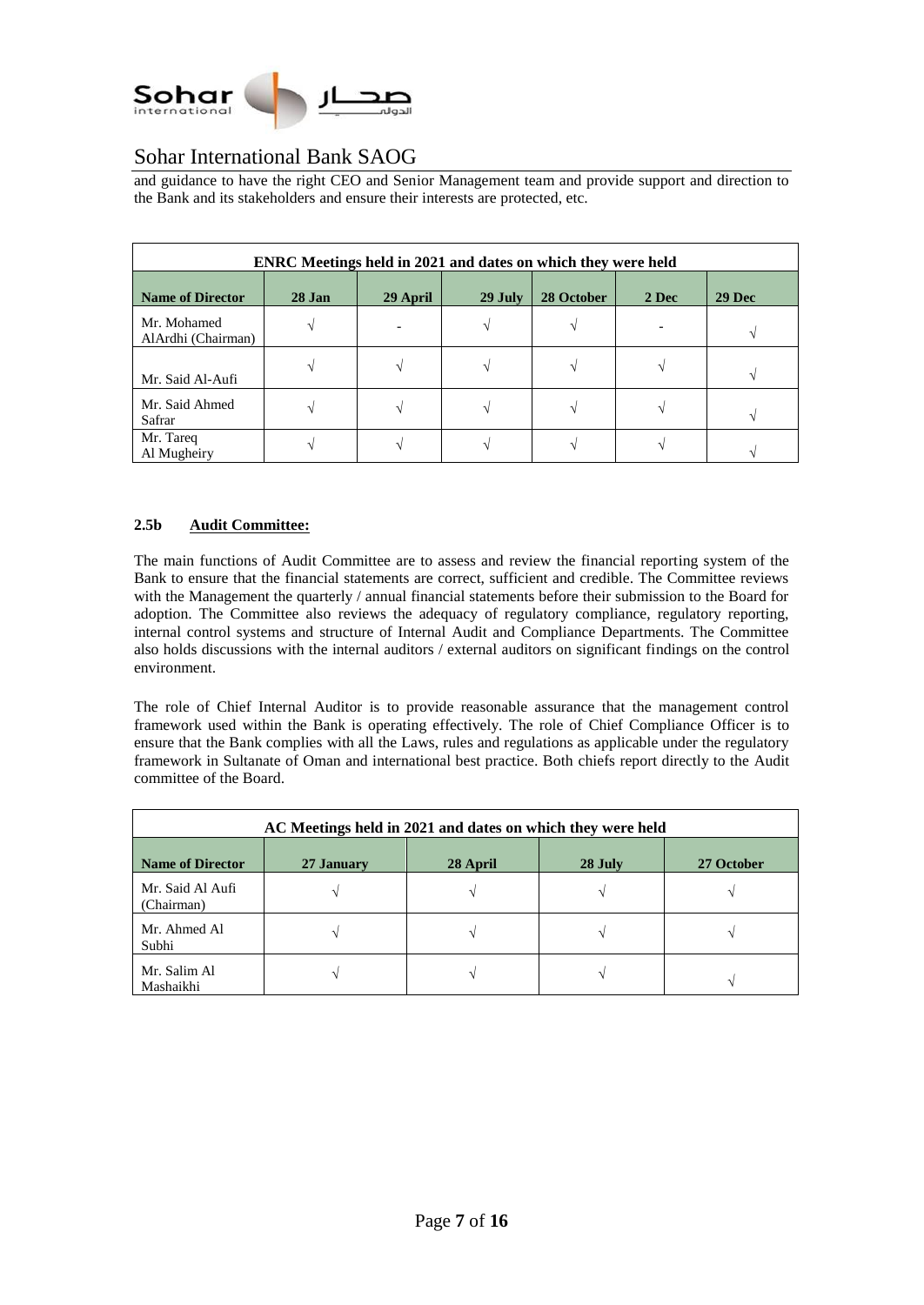

# **2.6c Credit Approval Committee:**

The Board Credit Approval Committee (CAC) is a sub-committee of the Board of Directors and as such approves loans which are above the lending mandate of Executive Credit Committee (ECC) of the management, reviewing credit product policies, credit policy, credit portfolio and existing credit facilities on annual basis.

| CAC Meetings held in 2021 and dates on which they were held |            |             |        |  |  |  |
|-------------------------------------------------------------|------------|-------------|--------|--|--|--|
| <b>Name of Director</b>                                     | 20 January | 23 February | 6 July |  |  |  |
| Mr. Said Safrar<br>(Chairman)                               |            |             |        |  |  |  |
| Mr. Tareq Al<br>Mugheiry                                    |            |             |        |  |  |  |
| Mr. Bipin<br>Dharamsey                                      |            |             |        |  |  |  |

# **2.6d Board Risk Committee:**

The Board Risk Committee (BRC) assists the Directors to discharge the Board's responsibilities of oversight and governance in relation to the risk performance of the Bank. The Committee is responsible for making recommendations to the Board of Directors on the risk appetite of the Bank in relation to credit, interest rate, market, liquidity and operational risk.

The Committee ensures the implementation of risk strategy and policy in addition to ensuring that a robust risk framework is in place within the Bank which optimises the quality and return on deployment of assets. The Committee also provides guidance and direction on all credit, market, interest rate, liquidity and operational risk policy matters.

| BRC Meetings held in 2021 and dates on which they were held |          |         |              |  |  |
|-------------------------------------------------------------|----------|---------|--------------|--|--|
| <b>Name of Director</b>                                     | 28 March | 30 June | 26 September |  |  |
| Mr. Ahmed<br>AlSubhi (Chairman)                             |          |         |              |  |  |
| Mr. Said Al Aufi                                            |          |         |              |  |  |
| Mr. Salim<br>Al Mashaikhi                                   |          |         |              |  |  |

### **3. Shari'ah Supervisory Board of Sohar Islamic (Islamic Banking Window of Sohar International Bank SAOG)**

### **Biography of Sharia Supervisory Board Members:**

### **Sheikh Azzan bin Nasir Farfoor Al Amri (Chairman)**

Holding bachelor's degree in Islamic Studies and with a specialisation in Judiciary, Sheikh Azzan bin Nasir Farfoor Al Amri works as the secretary general to the Grand Mufti of the Sultanate of Oman in the Fatwa Section since 2001. He is also well versed in Shari'ah Law, having done numerous courses in relevant fields and participated in many related workshops and conferences.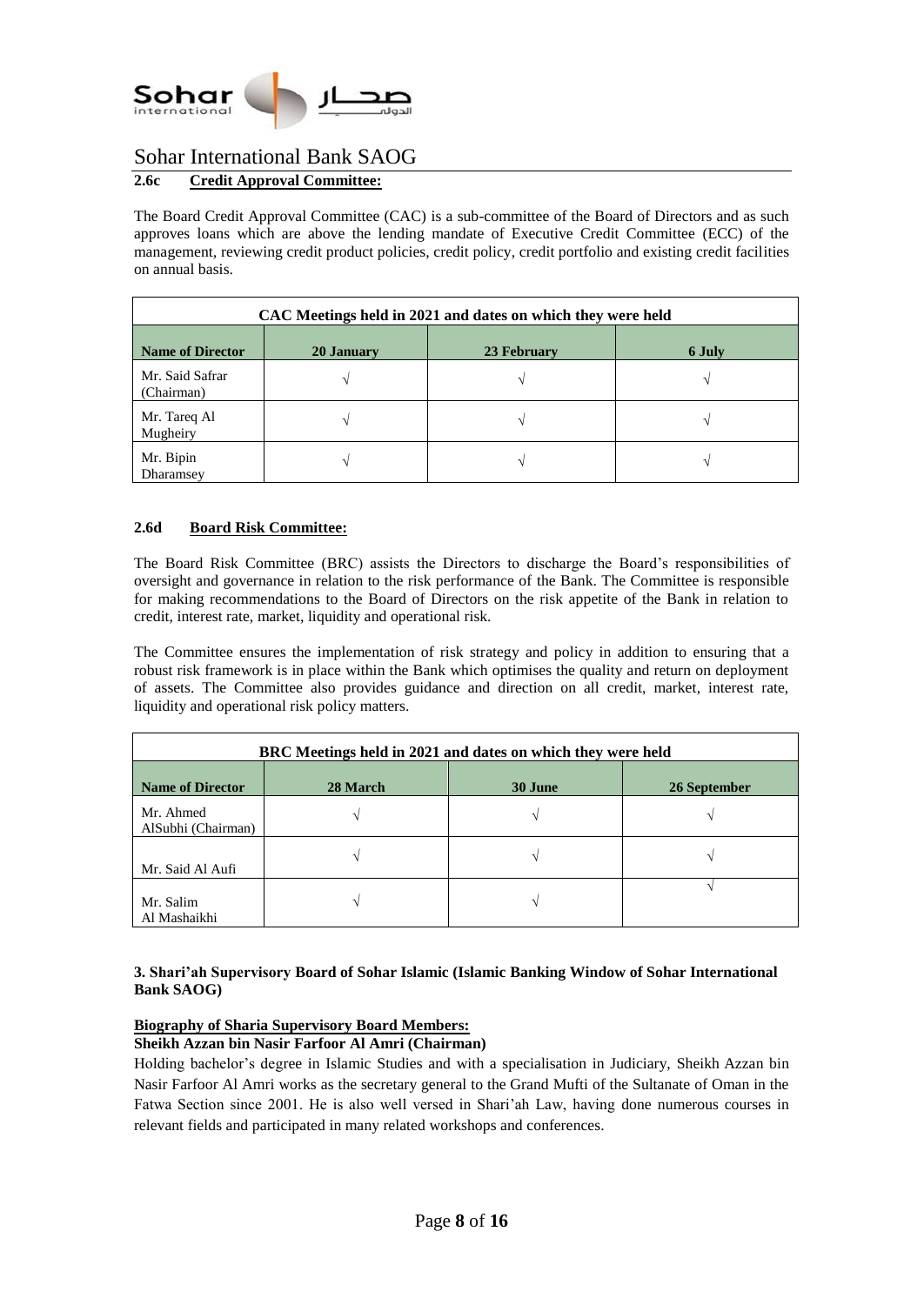

# **Dr. Mudassir Siddiqui (Deputy Chairman)**

Dr. Mudassir Siddiqui is an internationally renowned expert of Islamic Studies and Western laws. He did his PhD in law from Chicago Kent College of Law, USA; Master of Law from Harvard Law School, USA; and Islamic Studies from, Islamic University of al-Madina al-Munawwarah, Kingdom of Saudi Arabia. He is a member of the AAOIFI Shari'ah Standards Committee; the Fiqh Council of North America; and a Research Fellow at the International Shari'ah Research Academy for Islamic Finance in Malaysia. He has more than 30 years of experience in providing Shari'ah and Law consultancy, Islamic banking documentation, research, lectures and arbitration for more than 40 worldwide organizations, universities and research centres.

### **Sheikh Al-Mu'tasim Said Al Maawali (Member)**

Al-Mu'tasim Said Al-Maawali is a religious supervisor working for The Omani Studies Centre at Sultan Qaboos University. He holds an MA degree in Islamic Studies from the University of Birmingham, 2016. Al-Mu'tasim authored a seven-volume series in Islamic Jurisprudence called al-Mu'tamad, including the sixth volume in Islamic Financial Transactions, and the seventh in Islamic Banking. In 2016, he published his English book Articles on Ibāḍī Studies. In February 2017, he published his translation of the first volume 'The Reliable Jurisprudence of Prayer' from Arabic into English. In 2019, he also translated 'Christians in Oman' from English into Arabic. Al-Mu'tasim presented some academic papers at some international conferences in Islamic Studies, including TIMES 2017 at Birmingham University and BRISMES 2018 at King's College London, and BRISMES 2019 at the University of Leeds.

### **Sheikh Fahad Mohamed Hilal Al Khalili (Member)**

Sheikh Fahad graduated from the Florida Atlantic University USA after which he joined the Central Bank of Oman (CBO), where he was part of Treasury and Investment Division. Thereafter, Sheikh Fahad joined Al Madina Investment where he quickly became the Deputy General Manager of Investment Banking. His key responsibilities included portfolio management, promotion of Greenfield ventures and handling high net worth individuals. Recently, Fahad founded Bayan Investment House, which is focused on building long term relationships by provided investment banking and advisory services.

| Table 5 : Attendance & Remuneration – Shari'ah Supervisory Board for year 2021 |                 |           |                 |             |                 |                                |                                      |
|--------------------------------------------------------------------------------|-----------------|-----------|-----------------|-------------|-----------------|--------------------------------|--------------------------------------|
| Name of Sharia Board<br><b>Members</b>                                         | $28 - Jan - 21$ | 11-Feb-21 | $09 - Jun - 21$ | $06-Oct-21$ | <b>Attended</b> | <b>Meeting</b><br>allowance in | <b>Annual</b><br><b>Remuneration</b> |
|                                                                                |                 |           |                 |             |                 | <b>USD</b>                     | in USD                               |
| Sheikh Azzan bin<br>Nasir Al Amri                                              |                 |           |                 |             | 4               | 4,000                          | 40,000                               |
| Dr. Muddassir<br>Siddiqui                                                      |                 |           |                 |             | 4               | 4,000                          | 30,000                               |
| Sheikh Al-Mu'tasim<br>Al Maawali                                               |                 |           |                 |             | 4               | 4,000                          | 20,000                               |
| Sheikh Fahad<br>Mohamed Al Khalili                                             |                 |           |                 |             | 4               | 4,000                          | 20,000                               |

#### **Sharia Supervisory Board attendance & remuneration for 2021**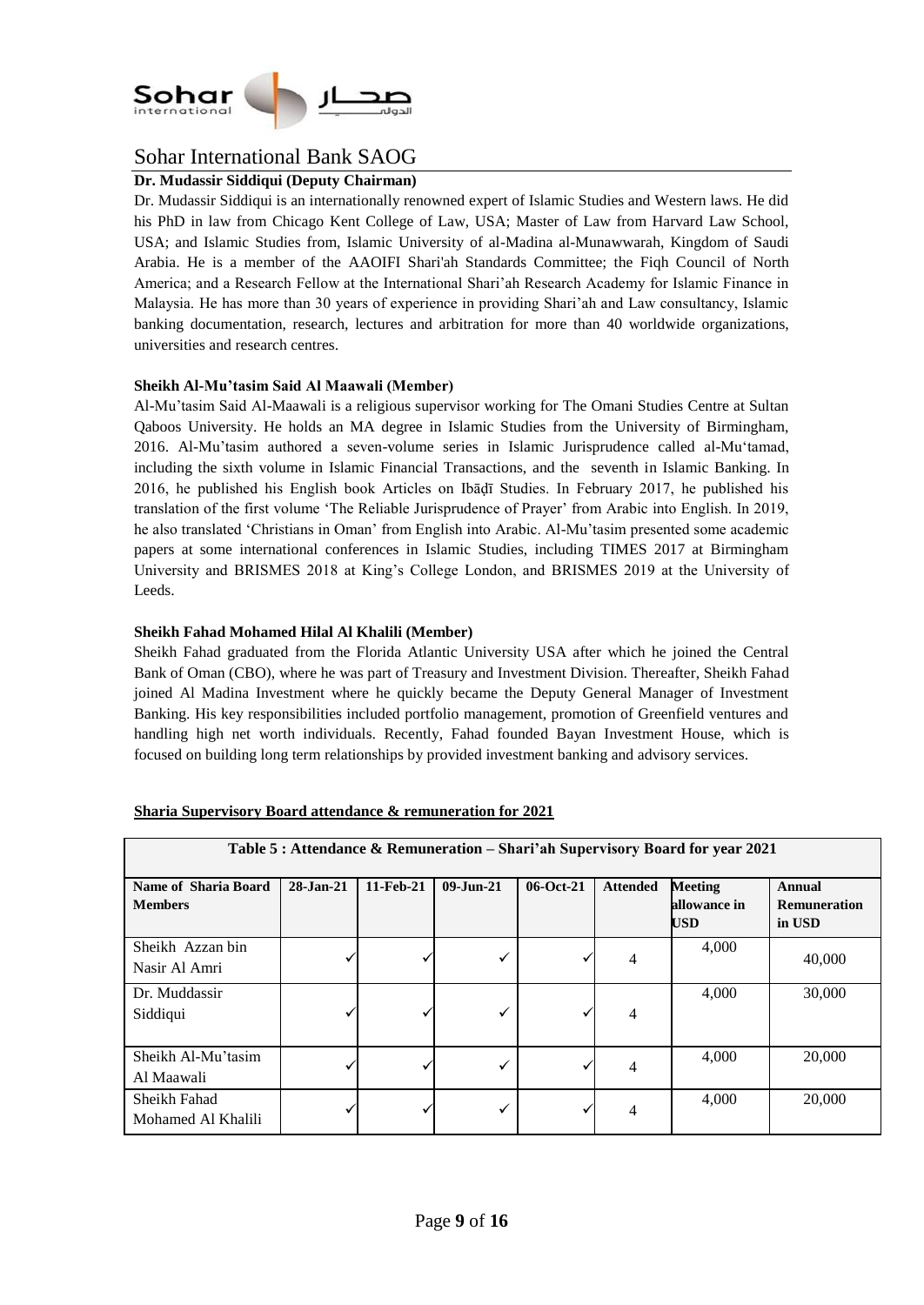

### **4. Management Team:**

The management of the Bank has been entrusted by the Board to a Management Team. The top management team has over 200 years of banking expertise between them. The top management keeps the Board of Directors informed on all issues concerning the operations of the Bank and takes directions from the Board on matters that concern and affect the business of the Bank and the objectives it should pursue. In the interest of good governance, the top management places all the key information before the Board, where it forms part of the agenda papers.

### **4.1 Profile Senior Management Team (as of December 31st , 2021):**

### **Mr. Ahmed Jafar Al Musalmi Chief Executive Officer**

Mr. Ahmed Al Musalmi joined Sohar International in May 2018 as the Chief Executive Officer. He has been a catalyst in the bank's transformation and a proven leader who combines business vision and people skills. Mr. Musalmi has more than two decades of experience. He is a results oriented and strategic thinker with extensive industry and functional expertise that includes Wholesale Banking, Capital Markets, Retail Banking and Wealth Management, Trade Finance, Risk Management, Operations Management, Information Technology, Human Resources, Finance and Strategy Development & Business Planning.

Mr. Al Musalmi is a talented leader who uses keen analysis  $\&$  insights, and team approach to drive organizational performance and motivate employees to peak performance. He held leadership positions and has worked across several national and international financial institutions in his career. He was the CEO and successfully led transformation of National Bank of Oman prior to his move to Sohar International.

Mr. Al Musalmi is a graduate of Harvard Business School and holds an MBA degree with distinction from the University of Bedfordshire, UK. He also holds an International Diploma in Financial Services. Mr. Al Musalmi is a Chartered Market Analyst with Financial Analyst Designate, a Chartered Portfolio Manager and a Chartered Wealth Manager to add on to his wealth of expertise. He is a fellow of the American Academy of Financial Management and has been a part of several advanced programs including in IMD-Switzerland and Stanford Graduate School of Business-USA. Mr. Al Musalmi is the Deputy Chairman of ASYAD Group and Chairman of its Board Audit Committee. He is also a board member of the College of Banking and Financial studies' board.

### **Mr. Khalil Salim Al Hedaifi Chief Retail Banking Officer**

Mr. Khalil joined Sohar International in October 2018 as the Chief Retail Banking Officer. One of his key responsibilities is to develop the bank's business franchise. With over 19 years of experience, Mr. Khalil is a dynamic leader with pioneering experience in achieving business growth objectives in midsized as well as large, established organizations. His vast experience brings him expertise in banking business in general and in areas of Retail Banking, Wealth Management, Strategic Planning, Product Management, and People Management. He started his career in the year 2000 with a local bank in Oman and has worked with other national and international banks in Oman and Qatar throughout his professional life before joining Sohar International as the Retail Banking Division Head. Mr. Khalil holds an MBA degree from Northampton University and has also received an Administration Certificate from Oxford Cambridge and RSA.

# **Mr. Manish Dhameja**

### **Chief Wholesale Banking Officer**

Mr. Manish is a seasoned banking professional with over 23 years of working experience, during which he worked in UAE, Africa & across various cities in India. He is an Engineer, MBA & CFA. He has joined from Standard Chartered Bank, where he held multiple leadership roles and led many businesses & large teams. Mr. Manish strength lies in establishing and growing new and large businesses, improve business profitability, client connections and team engagement.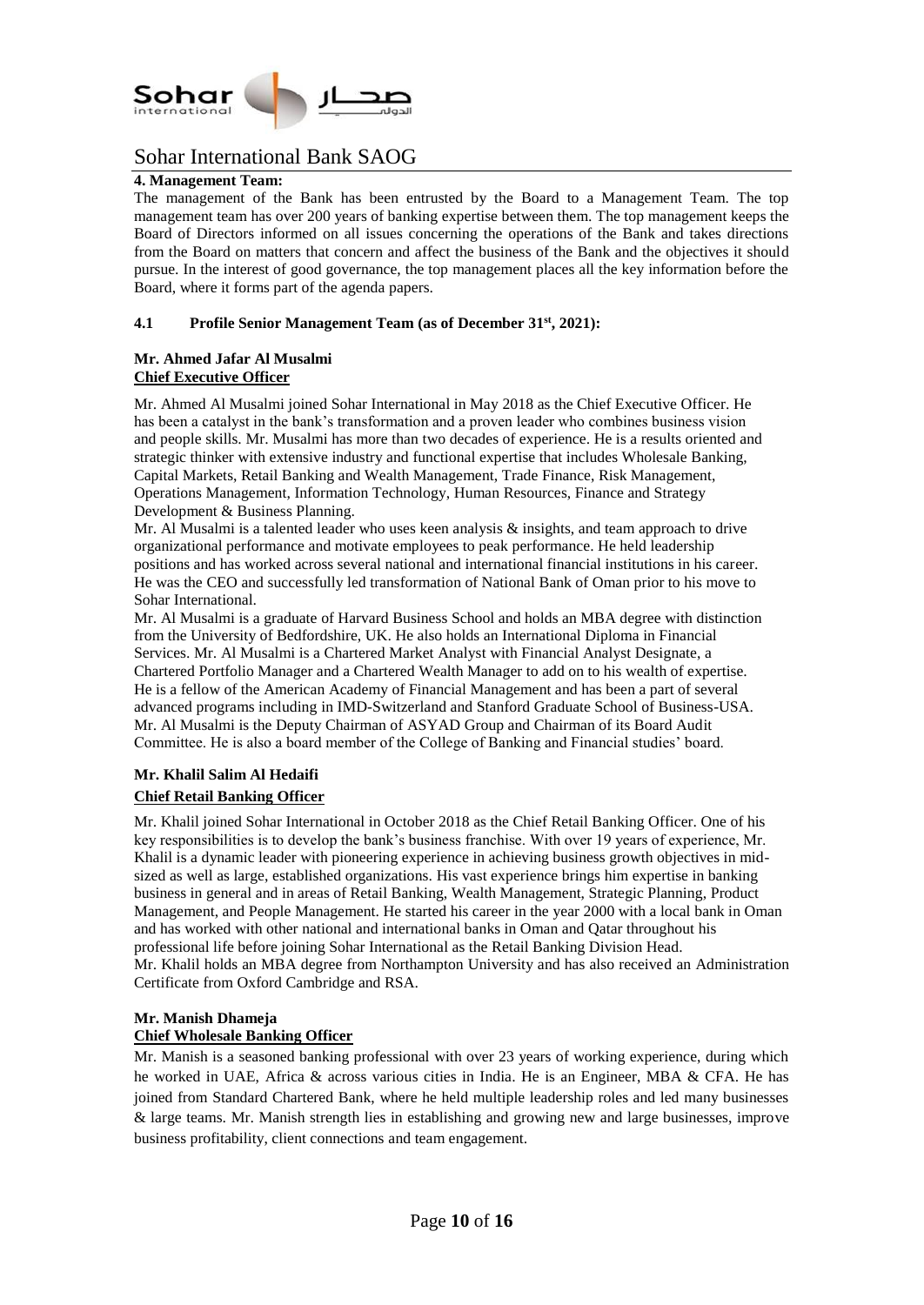

### **Ewan John Macleod**

### **Chief Transformation Officer**

Mr. MacLeod joined Sohar International on February 2020 as Chief Transformation Officer. With over 24 years of experience in leading digital transformation in large global banks and organizations, Mr. MacLeod complements the Executive Management Team in driving the Bank's transformation  $\&$ digitization agenda. His wealth of experience includes strategy, delivery and prioritization of digital transformation capable of supporting users and transactions, thereby adding value for the Bank's stakeholders.

Prior to joining Sohar International, Mr. MacLeod played key leadership positions in several international organizations such as Nordea Bank AB in Denmark and Royal Bank of Scotland. He is a seasoned corporate entrepreneur, and holds a Bachelor of Science degree in Information Management from University College London.

# **Mr. Abdul Wahid Al Murshidi**

### **Chief Islamic Banking Officer**

Mr. Abdul Wahid has been associated with Sohar International since July 2019. Coming with over 18 years of professional experience across different functions of the Banking sector including Audit, Finance, Investment, and Islamic Banking. Prior to his role in Sohar International, he was the Deputy General Manager at one of the prominent local Islamic banks.

Mr. Abdul Wahid holds an EMBA degree from London Business School and has completed his Bachelors in Science from Sultan Qaboos University (SQU).

### **Abdulali Abdullah Al Lawati**

### **Chief Corporate Services Officer**

Mr. Abdulali AI Lawati Joined Sohar International in August 2008, he holds the position of Chief Corporate Services officer at Sohar International. He comes with over 38 years of experience in varied industries including Education, Administration, Corporate Governance, Corporate Support, IT, and Management, before joining the Banking sector. Coming with such diverse experience, he is involved in the Re-structuring, Implementation of Strategies and in Facilitating Change Management within the organization. He is also a certified Islamic Banker and was part of the Islamic Banking Formation Committee, as well as held leadership roles in a prominent local bank before joining Sohar International. Mr. Abdulali completed his ILM IMQ Diploma in Management. He was subsequently awarded 'The Level 7 Diploma in Strategic Management and Leadership' from the Chartered Management Institute (CMI), UK and is a member and fellow of CMI.

#### **Craig Barrington Bell**

### **Chief Financial Officer**

Mr. Craig Barrington Bell joined Sohar International as Chief Financial Officer in January 2019 bringing with him over 25 years of banking experience; 15 of which have been in CFO roles with HSBC and Deutsche Bank including three years as CFO of the Saudi British Bank. Mr. Bell has extensive finance background and deep experience of managing complex international businesses across dynamic and changing markets. Commencing his banking career with Citibank in 1985, Mr. Bell has a plethora of technical and management skills in financial and regulatory reporting, management reporting, financial analytics, system infrastructure & controls, balance sheet management, strategic planning, investor relations and tax. Prior to joining Sohar International, Mr. Bell served for over 2 years as CFO with Al Hilal Bank (Abu Dhabi). He is a distinguished member of the Institute of Chartered Accountants of Australia & New Zealand and graduated from Auckland University with a Bachelor of Commerce degree majoring in Accounting.

# **Mr. Khalid Khalfan Rashid Al Subhi**

# **Chief Compliance Officer**

Mr. Khalid joined Sohar International in December 2016. He has over 19 years of extensive experience as a Central Banker in various domains like Banking, Insurance and administration. His experience and responsibilities included conducting risk based examinations/audits, corporate governance, Capital adequacy, various business processes, control framework, and much more.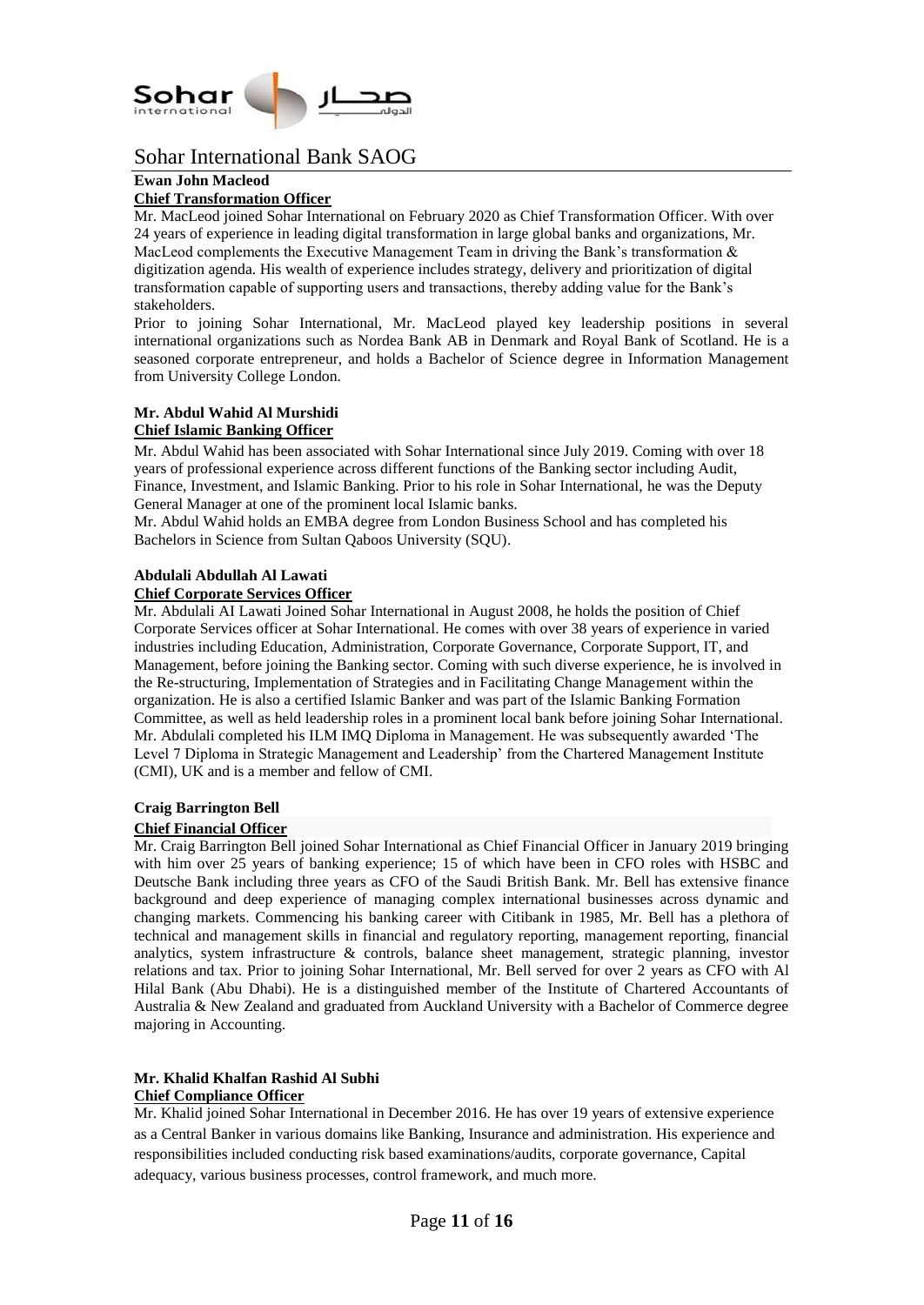

Mr. Khalid holds a Bachelor's degree in Banking and Financial Sciences (CBFS) from the Arab Academy for Banking and Financial Sciences, and has completed his Higher Diploma in Administrative Procedures from the South Devon College, UK.

# **Mr. Elsamawal Abdulhadi Idris**

### **Chief Legal Officer & Board Secretary**

Mr. Elsamawal joined Sohar International in July 2013, and holds the position of Chief Legal Officer & Board Secretary in the bank. With over 18 years of experience in the legal profession during which he helped organizations and clients doing to business in a legal and compliant way and was able to prove himself consistently in major transactions and disputes. He is signaled out by legal directories as an individual with exceptional understanding of Oman's banking system and commended for his widereaching initiatives to improve efficiency and performance in his function.

Mr. Elsamawal, holds Master's degree 'LLM' and Bachelor's degree 'LLB' in the field of law from the University of Khartoum, Sudan.

# **Mr. Hamood Khalfan Badar Al-Aisri Chief Internal Auditor**

Mr. Hamood is a qualified Chartered Certified Accountant with over 25 years of professional experience across different functions of the Banking sector. He has been associated with Sohar International since December 2020 and prior to his current role in Sohar International, he was Chief Internal Auditor in one of the local banks.

Mr. Hamood holds Senior Leadership qualification from London Business School, and Islamic Financial qualification from Chartered Institute of Investment & Security – UK.

### **Mr. Majid Nasser Khamis Al Busaidi Chief Risk Officer**

Mr. Majid joined Sohar International in November 2020 as Chief Risk Officer. He has over 17 years of professional experience across different functions of the Banking sector. His experiences and responsibilities include, developing risk management strategies, overseeing and assessing the bank's risk mitigations both internally and externally, and reporting to the Board of Directors. Prior to his role in Sohar International, he was Heading the Division of Credit Review in a popular Omani bank. Mr. Majid holds a Bachelor Degree in Finance from College of Economy and Political Studies at Sultan Qaboos University (SQU).

# **Ms. Mahira Saleh Abdul Nabi Al-Raisi**

### **Chief Human Resources Officer**

Ms. Mahira joined Sohar International in October 2007, and currently holds the Chief Human Resources Officer role. With an extensive experience of over 21 years in managing Human Resources in the Banking sector, she has supported the achievement of the Bank's strategy successfully through the deployment of the best Human Capital Management Policies & Practices in line with the Bank's strategic Objectives. Responsible for developing and executing Human Resource Strategy in support of the overall business plans, specifically in the areas of talent acquisition, talent Management, succession planning, change management, Organizational & Performance Management, capability development and total rewards.

Ms. Mahira holds a Bachelor's Degree and Diploma in Human Resources Management & Development from University of Leicester-UK. She also holds a Post Graduate Diploma in Management from Institute of Leadership & Management and Leading Strategy Execution Certificate in Financial Services from Harvard Business.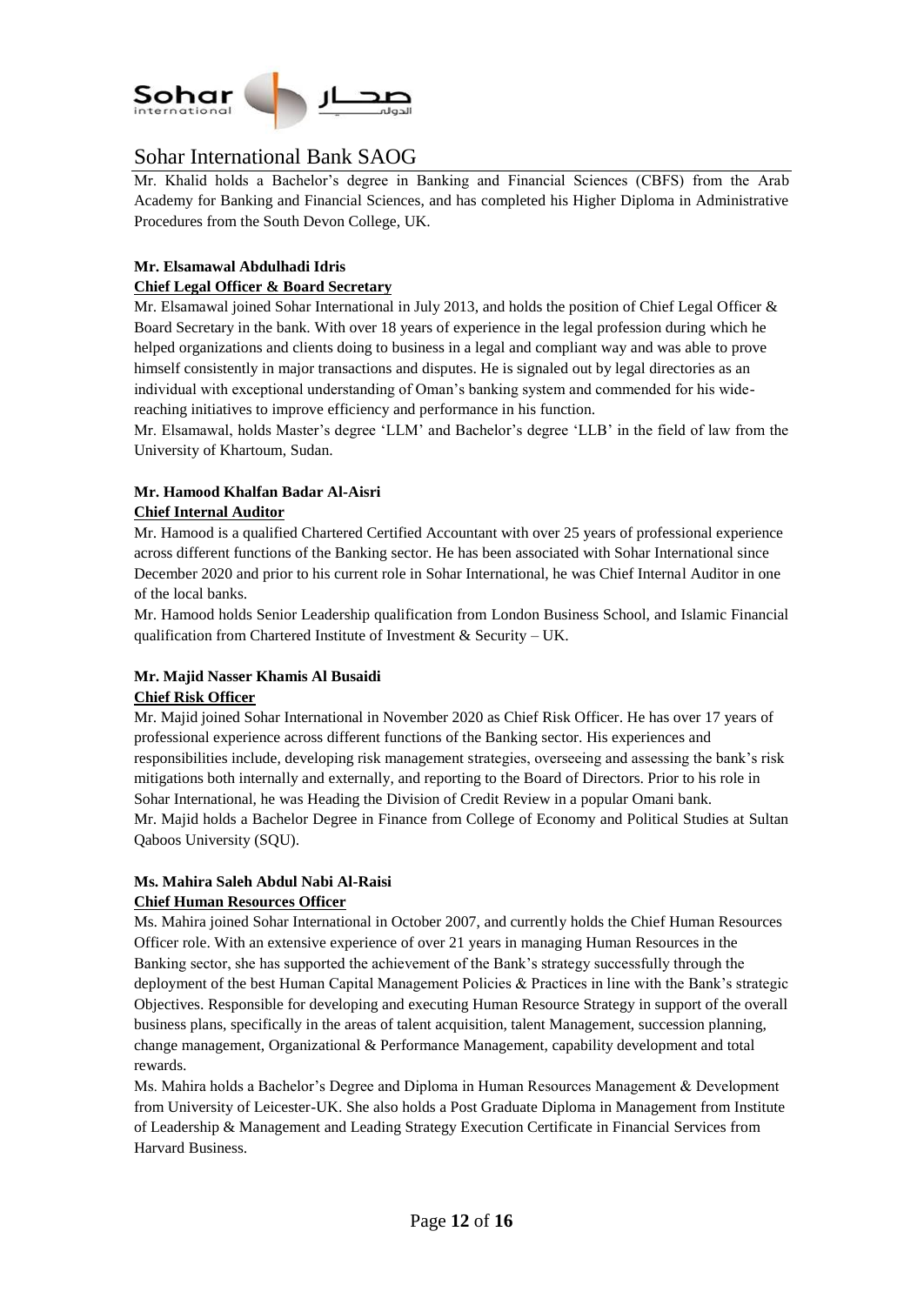

Ms. Mahira Al Raisi is the Deputy Chairman of Human Resources Committee of Oman Banker's Association. She is also a member of College Advisory Committee in College of Banking and Financial Studies in Oman.

### **4.2 Remuneration of senior managers for the year 20**2**1:**

The total remuneration paid/accrued to the top seven (7) management executives of the Bank for the year 2021 was Rial Omani 1,948,000/- This remuneration includes salary, allowances, gratuity, pensions and performance related incentives.

### **5. Procedures for standing as candidate for the Board of Directors:**

The Board of Directors is elected by the shareholders of the Bank at the Annual General Meeting. The term of office of the Board of Directors is for a maximum period of three years, subject to re-election. The Board reports to the shareholders at the Annual General Meeting (AGM) or specially convened general meetings of the shareholders. The meetings of the shareholders are convened after giving adequate notice and with detailed agenda notes being sent to them. The Board comprised of seven members, elected by the shareholders at the Bank's AGM on 31 March 2019 for a period of three years. The Board exercised its right to appoint alternate directors to fill vacant seats of the Board.

The election process is through direct secret ballot by the shareholders of the bank, where each shareholder shall have a number of votes equal to the number of shares held by them. Every shareholder shall have the right to vote in entirety to one candidate or divide the shares amongst the nominees, subject to the stipulation that the total votes cast shall not exceed the number of shares owned by such shareholders.

The entire process of nomination and election of the Board of Directors, including the eligibility criteria, is governed by Article 6 of the Bank's Articles of Association, as well as in compliance with the relevant provisions of the Commercial Companies Law of the Sultanate of Oman, the Code of Corporate Governance for General Omani Joint Stock Companies (S.A.O.G.) issued by the Capital Market Authority and the relevant guidelines issued by the Central Bank of Oman.

#### **6. Dividend Policy:**

The Bank's dividends policy complies with the CBO and CMA guidelines. The Board of Directors follow a conservative dividend policy and recommend on the distribution of the dividends to the shareholders after due consideration of the regulatory guidelines, the future growth expectations and other factors.

#### **7. Statement of Compliance:**

The Board of Directors of the Bank have been appointed in line with the guidelines of the Commercial Companies Law of Oman and in accordance with the regulations of the Central Bank of Oman. The Board of Directors has complied with all the guidelines for the appointment of Directors prescribed by the Commercial Companies Law of Oman and the Central Bank of Oman's regulations with reference to eligibility.

The Board of Directors of the Bank consists of seven directors from among shareholders and nonshareholders. The Directors of the Bank affirm that no member of the Board:

- Is an employee of the Bank or an employee of any other bank in the Sultanate of Oman.
- Is on the Board of any other Bank registered in the Sultanate of Oman.
- Sits on the Board of more than four joint stock companies registered in Oman.
- Is a Chairman of more than two joint stock companies registered in Oman.

During the year under report, the Bank has complied with the directives of the CMA, Rules and Guidelines on Disclosure by Issuer of Securities and Insider Trading, the Guidelines of the Commercial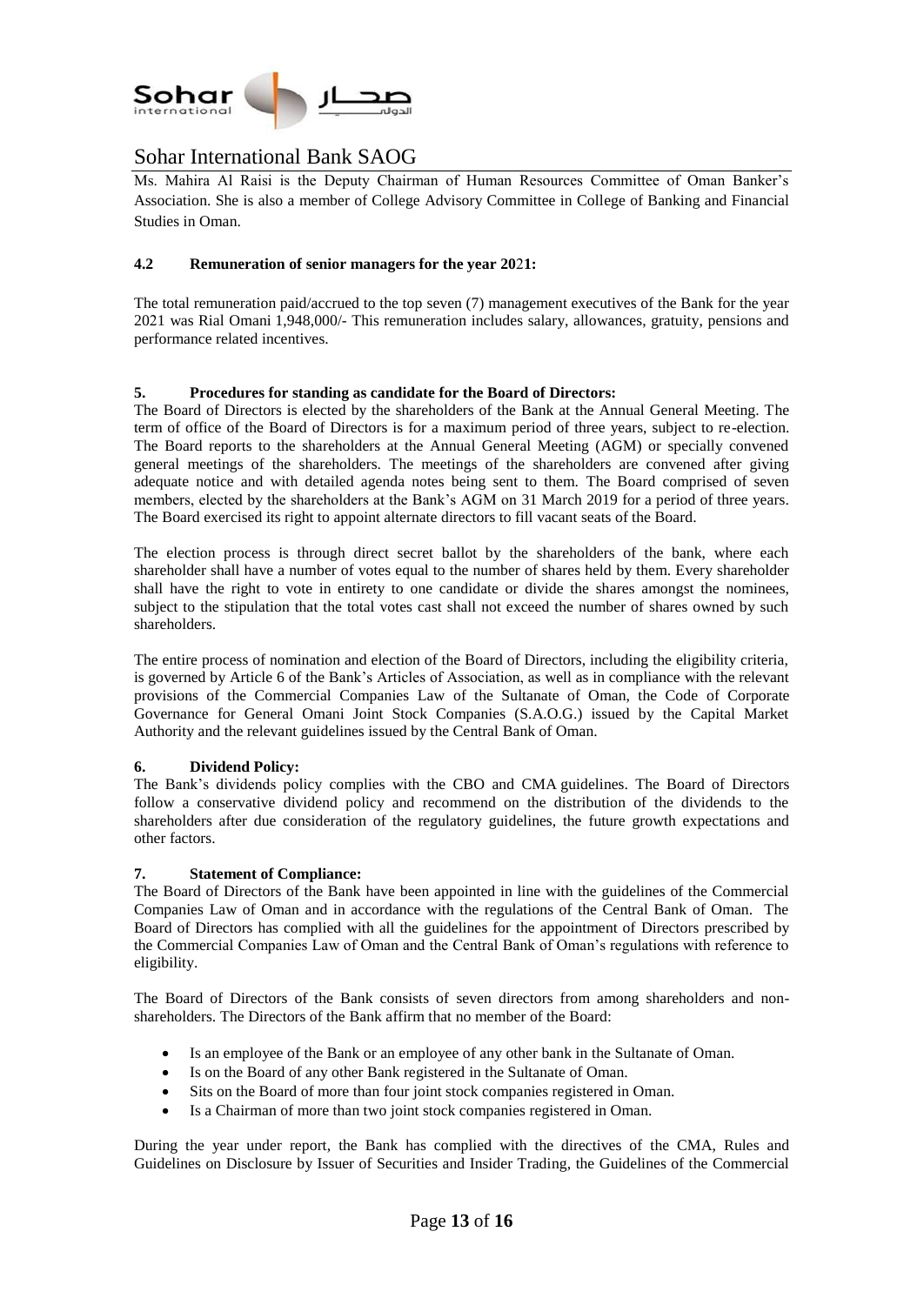

Companies Law and the Code of Corporate Governance of the Capital Markets Authority for listed companies, except for the following:

- The Chairman of the Board Audit Committee is also a member of the Board Risk Management Committee and the Executive, Nomination and Remuneration committee. This is due to the limited number of Board Members as compared to the number of board committees, required to be formed by the Board of Directors.
- Timely Disclosure of Material Information.

In the last three years, the Bank paid a total amount of OMR 80,275.88 in penalties to both the Central Bank of Oman "CBO" and the Capital Market Authority "CMA". The CBO penalties for the year 2021 were ranging from High to Low risk categories; mainly for non-compliance with specific lending practices and asset related limits. The Bank has addressed the issues and is taking time bound rectification measures.

### **8. Channels of Contact with Shareholders and investors:**

Sohar International has endeavored to establish meaningful relations with its shareholders and investors. The Bank is committed to ensure timely disclosure and communication of all material to the shareholders and the market regulators. The Bank has provided investor related information in the quarterly, halfyearly reports and the Annual Report as per the statutory guidelines and the terms of the Bank's listing agreement.

The Annual Report includes *inter alia*, the report of the Board of Directors, Corporate Governance report, Management Discussion and Analysis report and the Audited Financial results. The management has taken the responsibility for the preparation, integrity and fair presentation of the financial statements and other information in the Annual Report of the Bank. The summary of Annual Report will be sent to all shareholders of the Bank in line with the rules for the same as stipulated by the Capital Markets Authority. Additionally the bank has posted the financial statements on its website [www.soharinternational.c](http://www.soharinternational./)om.

#### **8.1 Sohar International Shares - Market Price**

Monthly share prices of Sohar International's shares quoted at the Muscat Securities Market (MSM) and the bands for the banking sector stocks on the MSM. (This information is available from news agencies and it is a published information. This is given here as part of the requirements of the Code of Corporate Governance for MSM listed companies. This is not a solicitation in any manner to subscribe to the Bank's shares.) The following table represents monthly share prices of Sohar International SAOG as listed with Muscat Security Market "MSM" (Par value of share is 100 Baizas/ share)

| <b>Table:6 Sohar International Shares - Market Price</b> |       |                                                      |                                                   |           |
|----------------------------------------------------------|-------|------------------------------------------------------|---------------------------------------------------|-----------|
|                                                          |       | <b>Sohar International Share price Rial</b><br>Omani | <b>MSM Banks &amp;</b><br><b>Investment Index</b> |           |
| <b>Month 2021</b>                                        | High  | Low                                                  | <b>Closing</b>                                    | closing   |
| January                                                  | 0.097 | 0.085                                                | 0.089                                             | 5492.6120 |
| February                                                 | 0.085 | 0.073                                                | 0.080                                             | 5429.1420 |
| March                                                    | 0.093 | 0.080                                                | 0.086                                             | 5699.7270 |
| April                                                    | 0.093 | 0.088                                                | 0.089                                             | 5822.3470 |
| May                                                      | 0.093 | 0.085                                                | 0.088                                             | 5979.8480 |
| June                                                     | 0.100 | 0.090                                                | 0.096                                             | 6466.0740 |
| July                                                     | 0.098 | 0.092                                                | 0.095                                             | 6445.9090 |
| August                                                   | 0.096 | 0.091                                                | 0.093                                             | 6321.7770 |
| September                                                | 0.094 | 0.090                                                | 0.090                                             | 6235.6740 |
| October                                                  | 0.105 | 0.089                                                | 0.103                                             | 6402.5650 |
| November                                                 | 0.114 | 0.100                                                | 0.105                                             | 6371.8880 |
| December                                                 | 0.117 | 0.104                                                | 0.116                                             | 6577.9230 |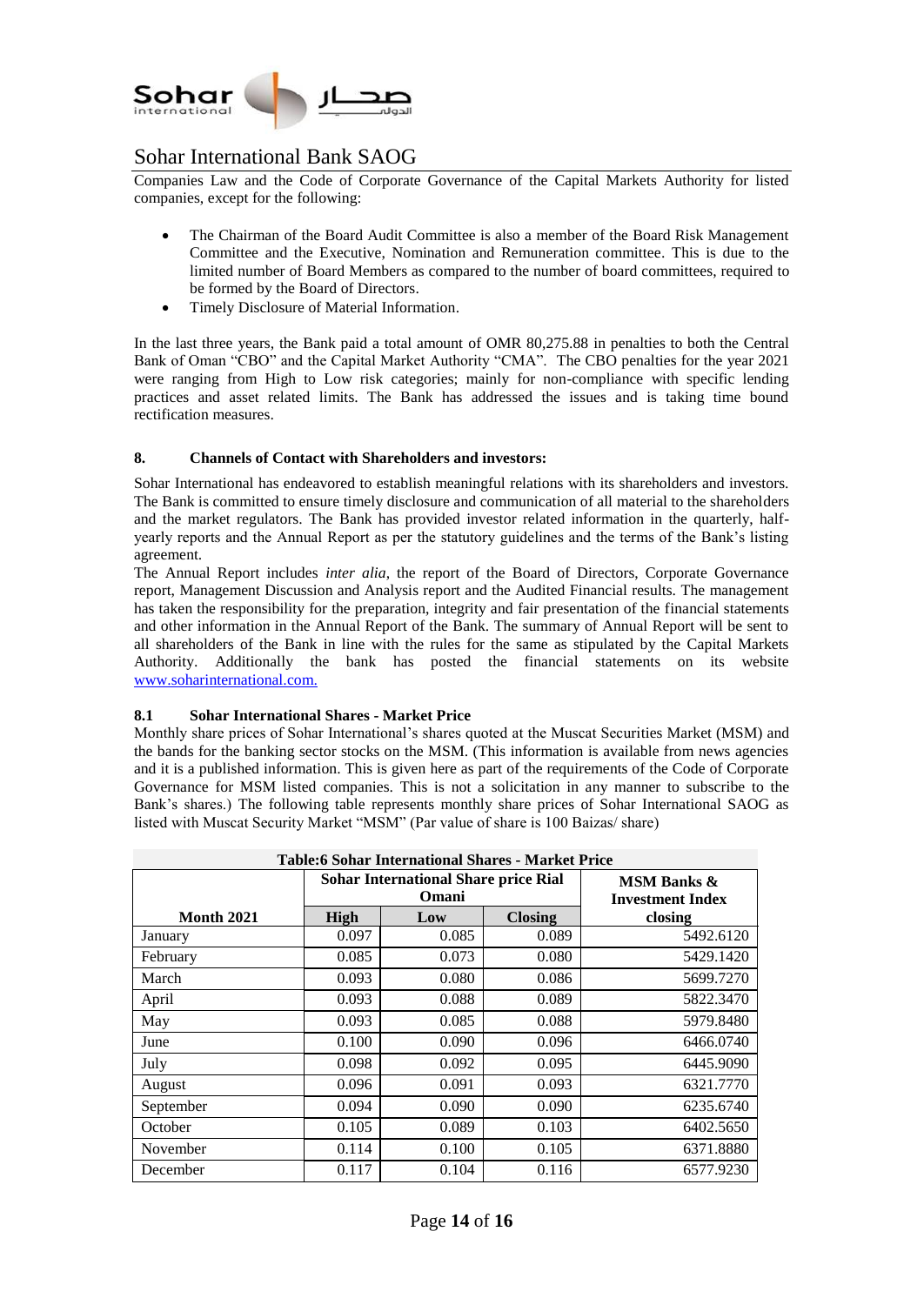

### **8.2 Distribution of share ownership**

The authorized share capital of the Bank is 4,000,000,000 shares (31 December 2020: 4,000,000,000). The issued shares of the Bank are 2,990,062,290 shares (31 December 2020: 2,434,506,735 shares). The paid up share capital of the Bank is RO 295.355 million (31 December 2020: RO 245.355 million).

As of 31 December 2021, the following shareholders held 5% or more of the Bank's capital:

| <b>Name of Shareholder</b>              | <b>Percentage of Shareholding</b> |
|-----------------------------------------|-----------------------------------|
| <b>OIFC</b>                             | 15.4246                           |
| <b>Royal Court Affairs</b>              | 16.38665                          |
| Seventh Moon Investment LLC             | 9.02803                           |
| Neptune National Investment company LLC | 7.81079                           |
| Western Sea Investments LLC             | 7.60147                           |
| MARS Development and Investment LLC.    | 6.8343                            |
| Oman Investment Authority /1            | 5.23736                           |

#### **9. Statutory Accounts:**

The Bank has adopted the International Financial Report Standards ("IFRS") in the preparation of its accounts and financial statements.

#### **10. Auditor's Profile:**

Deloitte is a leading global provider of audit and assurance, consulting, financial advisory, risk advisory, tax and related services. Deloitte Middle East is a leading professional services firm established in the Middle East region with uninterrupted presence since 1926. DME's presence in the Middle East region is established through its affiliated independent legal entities, which are licensed to operate and to provide services under the applicable laws and regulations of the relevant country. DME's affiliates and related entities cannot oblige each other and/or DME, and when providing services, each affiliate and related entity engages directly and independently with its own clients and shall only be liable for its own acts or omissions and not those of any other affiliate.

During the year 2021 an amount of RO 106,195/- was charged by external auditors against the services rendered by them to the organization (RO 90,195/- for audit of bank's conventional and Islamic banking operations, RO 14,000/- for Sharia audit and RO 2,000/- for tax services).

#### **11. Rights of Shareholders:**

All the Bank's shares shall carry equal rights which are inherent in the ownership thereof, namely the right to receive dividends declared and approved at the general meeting, the preferential right of subscription for new shares, the right to a share in the distribution of the Bank's assets upon liquidation, the right to transfer shares in accordance with the law, the right to inspect the Bank's statement of financial position, statement of comprehensive income and register of shareholders, the right to receive notice of and the right to participate and vote at general meetings in person or by proxy, the right to apply for annulment of any decision by the general meeting or the Board of Directors, which is contrary to the law or the Articles of the Bank or regulations, and the right to institute actions against the directors and auditors of the Bank on behalf of the shareholders or on behalf of the Bank pursuant to the provisions of the Commercial Companies Law and its amendments. Sohar International gives minority shareholders prime importance in terms of safeguarding their interests and ensuring that their views are reflected in shareholders' meetings. The "one share one vote" principle applies to all shareholders so that minority shareholders can nominate members of the Board and can take action against the Board or the management if the actions of the Board or management are in any way prejudicial to their interests.